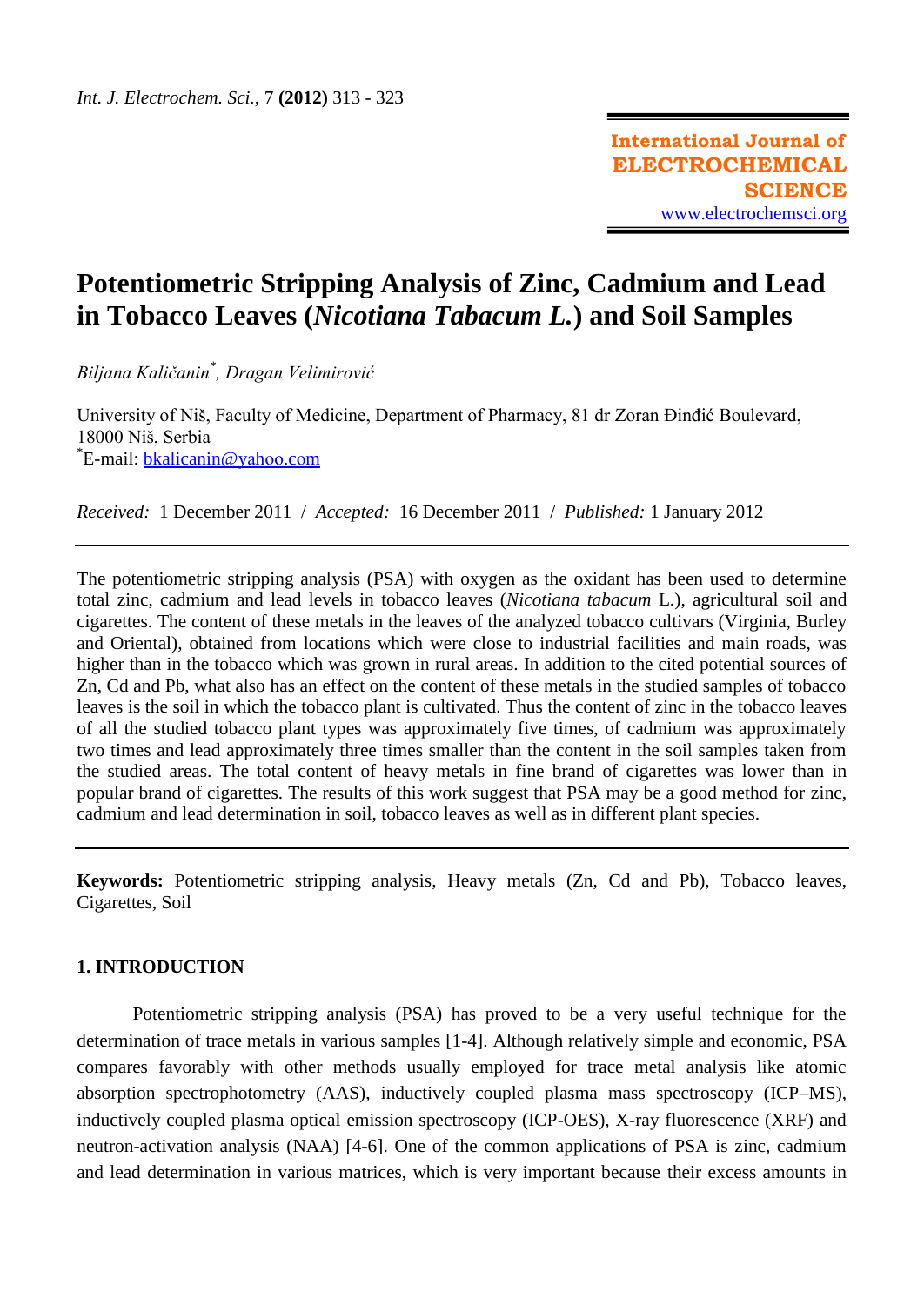the body can be toxic. Heavy metals increasingly contribute to the pollution of the environment, playing an important role in the development of human illnesses and toxic effects [7-10].

Tobacco (*Nicotiana tabacum L*.) is an industrial plant which has the ability to accumulate metals. The accumulation of heavy metals in the tobacco plant is a consequence of a complex interaction between the soil, plant and animal environment. The extent of the extraction of the metals from the soil depends on the type of soil, the pH value, the chemical composition of the metal, as well as the type of tobacco [11, 12]. The fertilizers and pesticides which are used during the production of tobacco contain high concentrations of metals and represent primary factors in the pollution of agricultural soil, as well as plants [13, 14]. The research of some authors has shown that tobacco has a greater tendency towards the absorption of lead and cadmium in relation to other heavy metals [15]. The mobility of cadmium through the plant in comparison to lead is greater, so that the greatest amounts of cadmium are accumulated in the leaves, then the root and lastly in the stem of the plant [16, 17].

Tobacco smoking is a worldwide problem with 1.3 billion people currently smoking cigarettes and one person loosing life every 6 s due to tobacco related illnesses [18]. Consumption of tobacco products by both smoking and non-smoking ways affect the health of smokers directly as well as nonsmokers via passive smoking and also add metal contents to the environment [19, 20].

During smoking, the heavy metal content originally present in the tobacco filler partitions among the mainstream smoke, side stream smoke, ash, and cigarette butt. Heavy metals are present in tobacco smoke and have long been associated with various diseases. Inhalation transports heavy metals in mainstream smoke through the oral cavity to the lungs. From the lungs the heavy metals are transferred to the peripheral circulation and other body organs along with other smoke constituents including addictive nicotine. Elevated cadmium levels in lung, liver, and kidney tissue [21, 22], body fat [23], blood [24] and urine [25], have been correlated with smoking history or exposure to second hand smoke. Elevated lead levels in the blood and amniotic fluid [26] and in the cord blood of newborn babies [27] have also been associated with smoking.

Elevated exposure to heavy metals from smoking contributes to increased risk for lung disease, cancer [28], and other systemic maladies such as peripheral artery disease and complications of pregnancy [29]. Cadmium and lead, which are found in tobacco smoke and elevated in smokers, have been classified as Group I and Group IIB carcinogens, respectively [30].

In addition to all these toxic heavy metals in the tobacco leaves, high contents of zinc can also be detected, considering that zinc compounds are the main constituents of artificial fertilizers, which are used during the life cycle of the plant [31].

Zinc is an essential element, necessary for the growth, development and the normal functioning of the body. Nevertheless, increased concentrations of zinc in the body can have a detrimental effect on human health. Studies have shown that the increased intake of zinc into the body can lead to a deficiency of copper in the liver, the serum and the heart, and the decrease of the activity of copper metalloenzymes [9, 10]. In addition, the increased intake of Zn into the body can have a detrimental effect on the storage of iron and can lead to the occurrence of anemia [32, 33].

Bearing in mind the cited detrimental and toxic effects of heavy metals (Zn, Cd and Pb) which can be introduced into the body through tobacco smoke, both in the case of active and passive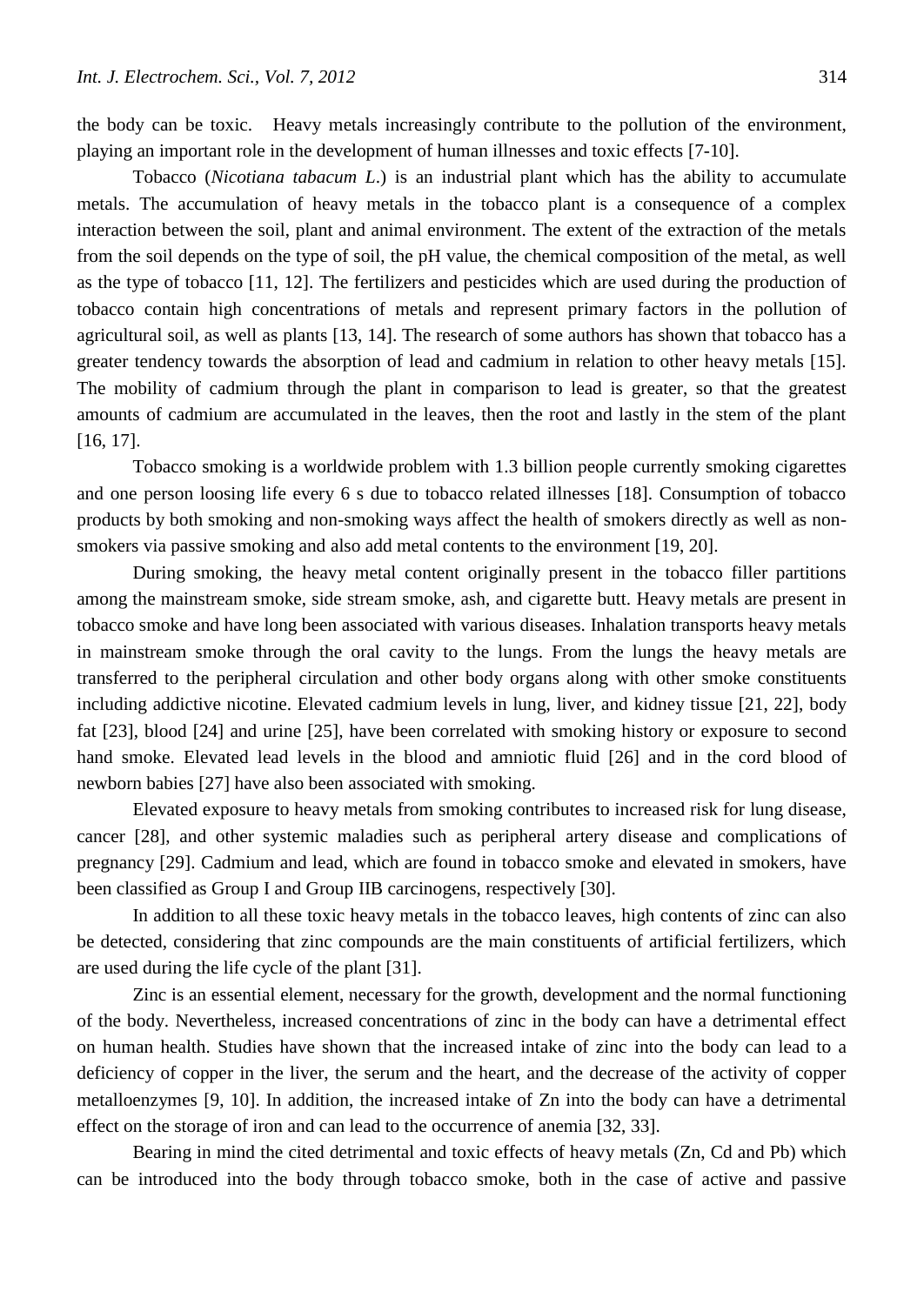smokers, the aim of this study was to determine the overall content of these metals in tobacco leaves and cigarettes. Considering the fact that the soil on which tobacco is cultivated is one of the main sources of the heavy metals, the content of the cited metals in the soil samples was also determined.

For the cited samples (tobacco leaves, cigarettes and soils), we defined the optimal experimental conditions under which the overall content of heavy metals was determined, by using PSA with oxygen as an oxidant [34].

#### **2. EXPERIMENTAL**

# *2.1. Chemicals*

Hydrochloric acid (suprapur grade), a standard solution of zinc (1 g/L, Titrisol), standard solution of lead (1 g/L, Titrisol), standard solution of cadmium (1 g/L, Titrisol) and standard solution of mercury (1 g/L, Titrisol) were purchased from the Merck corporation (Darmstadt, Germany), and were used in the same state they were received in. Working solutions were prepared by the dilution of a standard solution with doubly distilled water. All containers, vessels and cells were washed with nitric acid (1:1) and doubly distilled water before use.

## *2.2. The instrumentation*

The stripping analyzer M1 produced by Elektrouniverzal, Leskovac and the Faculty of Technology, Novi Sad, is a highly automated instrument for the potentiometric and chronopotentiometric stripping analysis with microprocessor control of the complete process. The analyzer has a program for automatic qualitative and quantitative analyses, including the calculation of element content. The electrochemical cell consists of a process vessel, an electromagnetic valve, a Teflon mechanical stirrer (1000–6000 rpm) and a three-electrode system. A glassy carbon (SIGRADUR-G) working electrode with  $7.07 \text{ mm}^2$  total surface area was pressed into a Teflon tube (outer diameter 8 mm) at an elevated temperature. An Ag/AgCl, KCl (3.5 mol/L) electrode was used as the reference electrode and a platinum wire was used as a counter electrode [35].

A glassy carbon disc working electrode was used as inert support for the mercury film. Before the electrode formation, the glassy carbon surface was swept with filter paper first soaked in acetone and then in doubly distilled water. The mercury film was formed electrolytically from a solution containing 100 mg/L mercury (II)-ions and 0.02 mol/L hydrochloric acid, at a constant current of 50 μA for 240 s. Once deposited, the mercury film could be used for 25-30 analyses [36].

## *2.2.1. General Conditions of the PSA of Zinc, cadmium and lead*

Here the PSA modification with oxygen as an oxidant was applied with the diffusion conditions of the mass transfer during the analytical step. This PSA modification is the simplest since it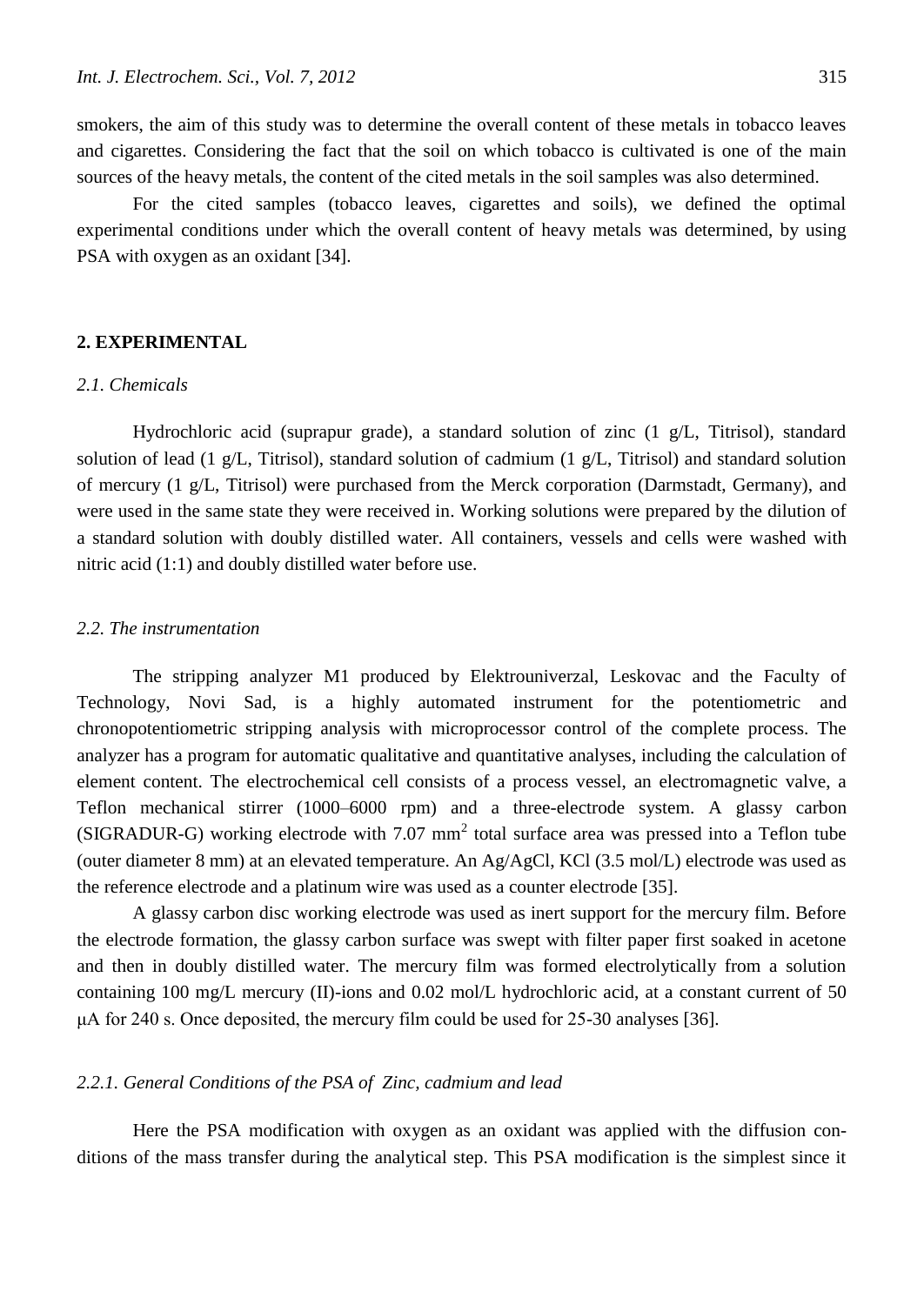uses an already present diluted oxygen as a means of oxidation that reduces the contamination risk by applying other oxidation means.

For the PSA, it is necessary that the analyzed sample be in soluble form, and the pH value must be in within the range from 3.6 to 4.2. The parameters for the PSA determination of Zn, Cd and Pb in acid solutions, are shown in Table 1.

| Table 1. The experimental conditions for the determination of Zn, Cd and Pb values by means of the |  |  |  |  |
|----------------------------------------------------------------------------------------------------|--|--|--|--|
| <b>PSA</b>                                                                                         |  |  |  |  |

| <b>Experimental conditions</b>                   |          |
|--------------------------------------------------|----------|
| Deposition potential (Ag/AgCl /KCl 3.5mol/L) (V) | $-1.498$ |
| Final potential (Ag/AgCl /KCl 3.5mol/L) (V)      | $-0.1$   |
| Deposition time (s)                              | 600      |
| Sample volume (L)                                | 0.025    |
| Resting time (s)                                 | 15       |
| Stirring rate (rpm)                              |          |

The calibration curve method was used for zinc, cadmium and lead determination in acid solutions of analyzed samples (tobacco leaves, soil and cigarettes). For each sample five replicates were performed.

## *2.3. The samples*

Three tobacco cultivars were used as samples in the research: Virginia, Burley and Oriental, gathered from 10 different sites (5 near industrial areas and major roads and 5 in rural areas), all grown in southeastern Serbia. The tobacco leaf samples were collected from a rural surrounding during the period between 2009 and 2010 year, with 30 samples collected per year  $(n = 60)$ .

The total content of Zn, Cd and Pb was determined in the filler tobacco of 10 different brands of filter cigarettes, 5 from popular and 5 from fine brands of cigarettes  $(n = 10)$ , which were purchased from the local market for purposes of comparison.

The content of these metals was also determined in the ash that remains after smoking cigarettes, which are analyzed in this paper.

Surface soil samples for heavy metal analyses were taken with a stainless steel auger, and were collected from the same locations at the same time as the tobacco samples  $(n = 20)$ .

# *2.3.1. The preparation of the samples of tobacco leaf and filler tobacco of the cigarettes for the determination of total metal content*

The analyzed samples (tobacco leaves and filler tobacco from the cigarettes) were measured after homogenization and treated with a mixture of concentrated  $HNO<sub>3</sub>$  and  $HCl$  in a ratio of 1:1.5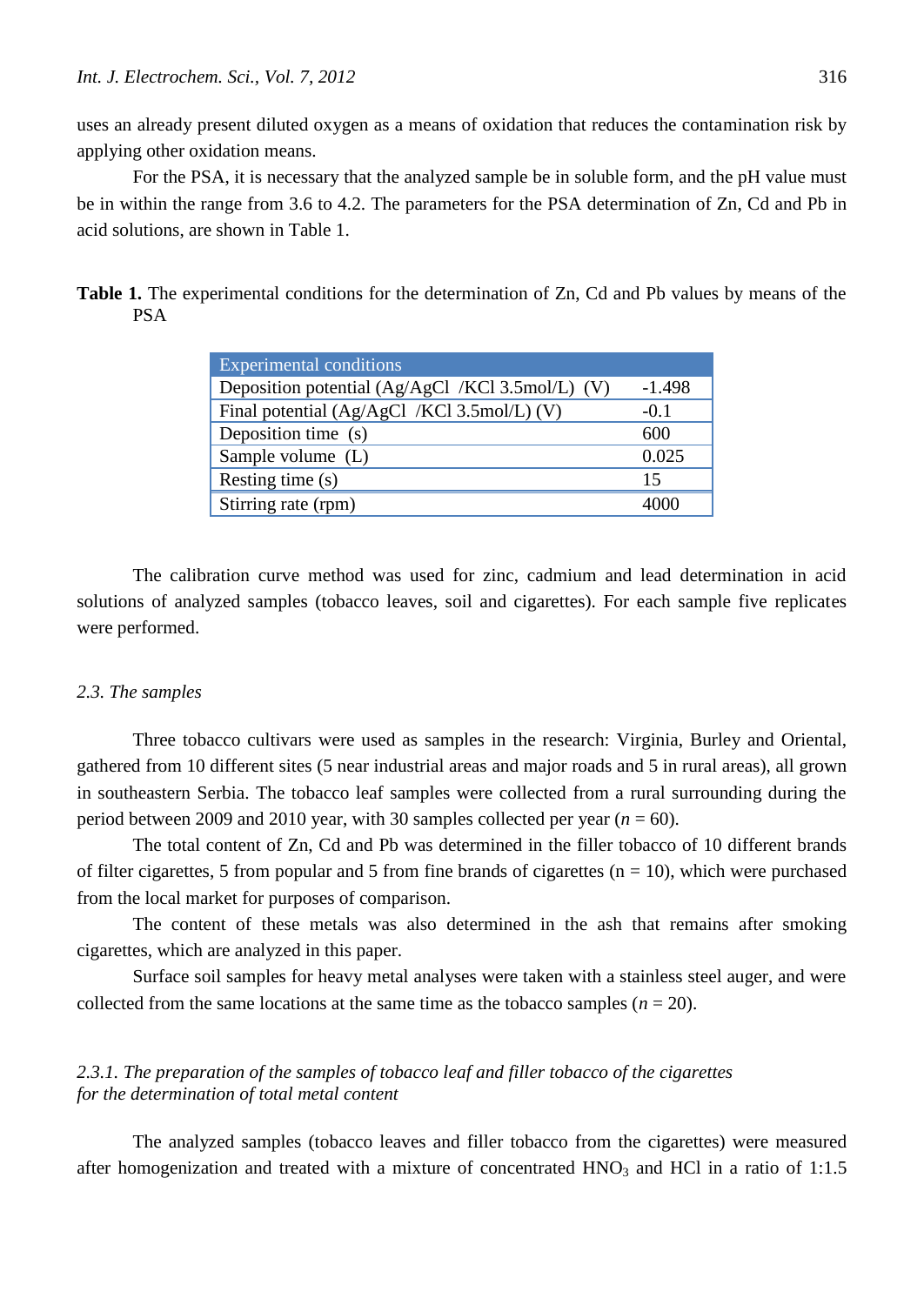(V:V), heated at a temperature of 60-80  $\degree$ C for 2 hours, in order to achieve their complete breakdown. After that, the samples were diluted, heated, filtered and stored in polyethylene bottles and analyzed [37, 38].

The ash that remains after the cigarette smoking, was dilluted in the mixture of concentrate acid according to regulation mention above.

#### *2.3.2. The preparation of soil samples for the determination of total metal content*

All of the soil samples were spread on plastic trays in fume cupboards and allowed to dry at ambient temperature for 8 days. The total amounts of Zn, Cd and Pb were determined by the digestion of the samples using  $HNO<sub>3</sub>-HCl$  (aqua regia) by means of the conventional wet acid digestion method [39].

## **3. RESULTS AND DISCUSSION**

First of all we checked the linearity and the reproducibility of the PSA analytical signal ( $\tau_{ox}$  (s)) of zinc, cadmium and lead in solution. The analytical signal was found to be a linear function of zinc concentration within the range of 10–60  $\mu$ g/L. The dependence of the PSA analytical signal ( $\tau_{ox}$  (*s*)) on the mass concentration  $(C_{Zn})$  follows the equation

$$
\tau_{\rm Ox} = 0.0372 + 0.01744 C_{\rm Zn} \tag{1}
$$

The analytical signals were found to be the linear function of cadmium and lead concentration within the range of 10–50 μg/L. The dependence of the PSA analytical signal  $(\tau_{ox}$  (s)) on the mass concentration  $(C_{\text{Cd}})$  follows the equation

$$
\tau_{\rm Ox} = 0.098 + 0.0172 C_{\rm Cd} \tag{2}
$$

and for lead  $(C_{\text{Ph}})$  follows the equation

 $\tau_{Ox} = 0.2232 + 0.01008 C_{Pb}$  (3)

According to the high values of correlation coefficients ( $r=0.99339$  for zinc,  $r=1$  for cadmium and *r=*0.99675 for lead) we concluded that there was a very good linearity of PSA analytical signals within the examined zinc, cadmium and lead concentration range.

Equations (1), (2) and (3) were used for calculation of Zn, Cd and Pb content in analyzed samples.

The total content of Zn, Cd and Pb in the tobacco leaf of the Virginia, Burley and Oriental cultivars, as in the soil at the given locations, are shown in Tables 2, 3 and 4, respectively. In Table 5 are shown the results for total metal content in the analyzed filler tobacco in the ash of cigarettes.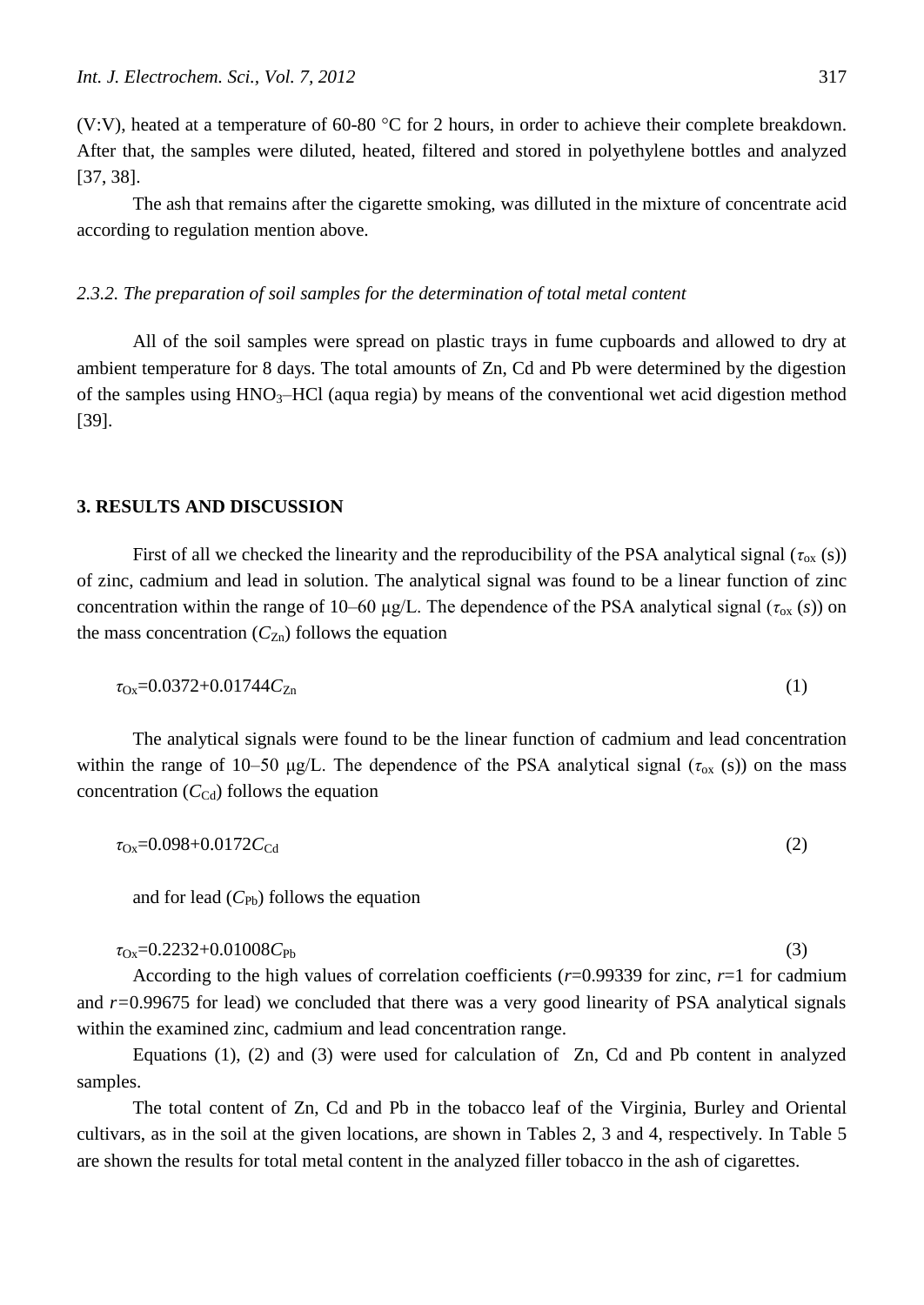**Table 2.** The total content of Zn, Cd and Pb in the leaves of the Virginia tobacco cultivar and in the soil samples

| <b>Samples</b>        |             |            |                 |            |             |            |             |            |             |            |                                 |            |
|-----------------------|-------------|------------|-----------------|------------|-------------|------------|-------------|------------|-------------|------------|---------------------------------|------------|
| <b>Tobacco</b> leaves |             |            |                 |            |             |            |             |            | Soil        |            |                                 |            |
|                       | $C_{Zn}$    | <b>RSD</b> | $C_{\text{Cd}}$ | <b>RSD</b> | $C_{Pb}$    | <b>RSD</b> | $C_{Zn}$    | <b>RSD</b> | $C_{Cd}$    | <b>RSD</b> | $C_{Pb}$                        | <b>RSD</b> |
|                       | $(\mu g/g)$ | (%)        | $(\mu g/g)$     | (% )       | $(\mu g/g)$ | $(\%)$     | $(\mu g/g)$ | $(\%)$     | $(\mu g/g)$ | $(\%)$     | $(\mu\text{g}/\text{g})^\gamma$ | (%)        |
| Loc. $1$              | 290.70      | 1.79       | 20.17           | 5.75       | 72.08       | 2.93       | 924.64      | 1.64       | 55.27       | 5.92       | 248.11                          | 2.89       |
| Loc. $2$              | 274.40      | 2.67       | 19.97           | 6.11       | 64.01       | 1.80       | 1008.02     | 2.19       | 49.61       | 4.41       | 264.20                          | 2.09       |
| Loc. $3$              | 266.32      | 1.80       | 19.55           | 6.65       | 58.95       | 4.02       | 956.11      | 1.83       | 62.36       | 6.56       | 270.54                          | 3.44       |
| Loc. $4$              | 258.14      | 3.14       | 18.95           | 5.91       | 56.74       | 5.50       | 1153.02     | 2.54       | 58.14       | 7.09       | 295.74                          | 3.42       |
| Loc. $5$              | 250.72      | 3.09       | 18.75           | 5.81       | 52.09       | 4.17       | 881.61      | 1.56       | 67.86       | 4.57       | 230.93                          | 1.78       |
| Loc. $6$              | 238.20      | 3.45       | 15.20           | 7.24       | 49.82       | 3.45       | 861.20      | 1.12       | 21.58       | 9.41       | 96.78                           | 3.65       |
| Loc. $7$              | 219.86      | 1.88       | 15.80           | 8.10       | 47.73       | 5.26       | 729.52      | 1.08       | 24.76       | 8.93       | 105.41                          | 7.33       |
| Loc. $8$              | 215.30      | 1.49       | 13.67           | 7.90       | 42.31       | 4.94       | 833.83      | 1.71       | 19.68       | 5.49       | 89.70                           | 6.91       |
| Loc.9                 | 212.81      | 3.17       | 12.17           | 8.30       | 38.02       | 2.89       | 908.70      | 2.11       | 23.17       | 8.76       | 115.97                          | 6.82       |
| Loc.10                | 206.37      | 1.62       | 11.52           | 7.73       | 36.40       | 5.66       | 747.74      | 1.25       | 20.06       | 7.43       | 92.65                           | 4.71       |

\* Values represent mean content of five replicates

**Table 3.** The total content of Zn, Cd and Pb in the leaves of the Burley tobacco cultivar and in the soil samples

| <b>Samples</b> |                         |                    |                                         |                      |                         |                      |                         |                    |                         |                      |                         |                      |
|----------------|-------------------------|--------------------|-----------------------------------------|----------------------|-------------------------|----------------------|-------------------------|--------------------|-------------------------|----------------------|-------------------------|----------------------|
|                |                         |                    | Tobacco leaves                          |                      |                         |                      | Soil                    |                    |                         |                      |                         |                      |
|                | $C_{Zn}$<br>$(\mu g/g)$ | <b>RSD</b><br>(% ) | $C_{\text{Cd}}$<br>$(\mu g/g)^{\gamma}$ | <b>RSD</b><br>$(\%)$ | $C_{Pb}$<br>$(\mu g/g)$ | <b>RSD</b><br>$(\%)$ | $C_{Zn}$<br>$(\mu g/g)$ | <b>RSD</b><br>(% ) | $C_{Cd}$<br>$(\mu g/g)$ | <b>RSD</b><br>$(\%)$ | $C_{Pb}$<br>$(\mu g/g)$ | <b>RSD</b><br>$(\%)$ |
| Loc. $1$       | 240.91                  | 2.95               | 18.05                                   | 8.42                 | 70.17                   | 5.90                 | 872.21                  | 2.19               | 65.74                   | 6.48                 | 218.42                  | 3.48                 |
| Loc. 2         | 227.42                  | 4.08               | 15.64                                   | 8.50                 | 74.04                   | 8.33                 | 1121.01                 | 2.86               | 53.63                   | 5.91                 | 282.12                  | 3.26                 |
| Loc. 3         | 225.82                  | 4.92               | 18.82                                   | 9.46                 | 68.12                   | 4.55                 | 972.72                  | 2.79               | 59.04                   | 3.52                 | 244.81                  | 2.36                 |
| Loc. $4$       | 222.10                  | 2.88               | 18.65                                   | 6.17                 | 62.56                   | 5.53                 | 917.74                  | 2.79               | 62.83                   | 5.44                 | 265.93                  | 1.54                 |
| Loc. $5$       | 206.88                  | 3.69               | 17.19                                   | 6.57                 | 50.42                   | 8.05                 | 1011.08                 | 3.48               | 55.22                   | 7.35                 | 220.72                  | 3.23                 |
| Loc. 6         | 190.33                  | 4.69               | 15.48                                   | 6.20                 | 50.03                   | 6.38                 | 722.29                  | 2.40               | 23.85                   | 8.43                 | 118.54                  | 5.48                 |
| Loc. 7         | 140.72                  | 4.34               | 14.39                                   | 7.78                 | 40.66                   | 6.64                 | 875.16                  | 2.28               | 19.39                   | 5.62                 | 91.41                   | 3.30                 |
| Loc. $8$       | 136.70                  | 4.00               | 13.89                                   | 7.85                 | 39.86                   | 5.32                 | 851.70                  | 1.84               | 18.77                   | 5.91                 | 99.12                   | 5.22                 |
| Loc. $9$       | 124.35                  | 6.29               | 15.35                                   | 6.84                 | 36.65                   | 8.35                 | 914.52                  | 2.26               | 23.27                   | 9.24                 | 102.53                  | 6.00                 |
| Loc. $10$      | 120.56                  | 5.14               | 14.00                                   | 8.50                 | 25.69                   | 8.80                 | 759.51                  | 2.01               | 18.25                   | 6.19                 | 94.02                   | 5.46                 |

\* Values represent mean content of five replicates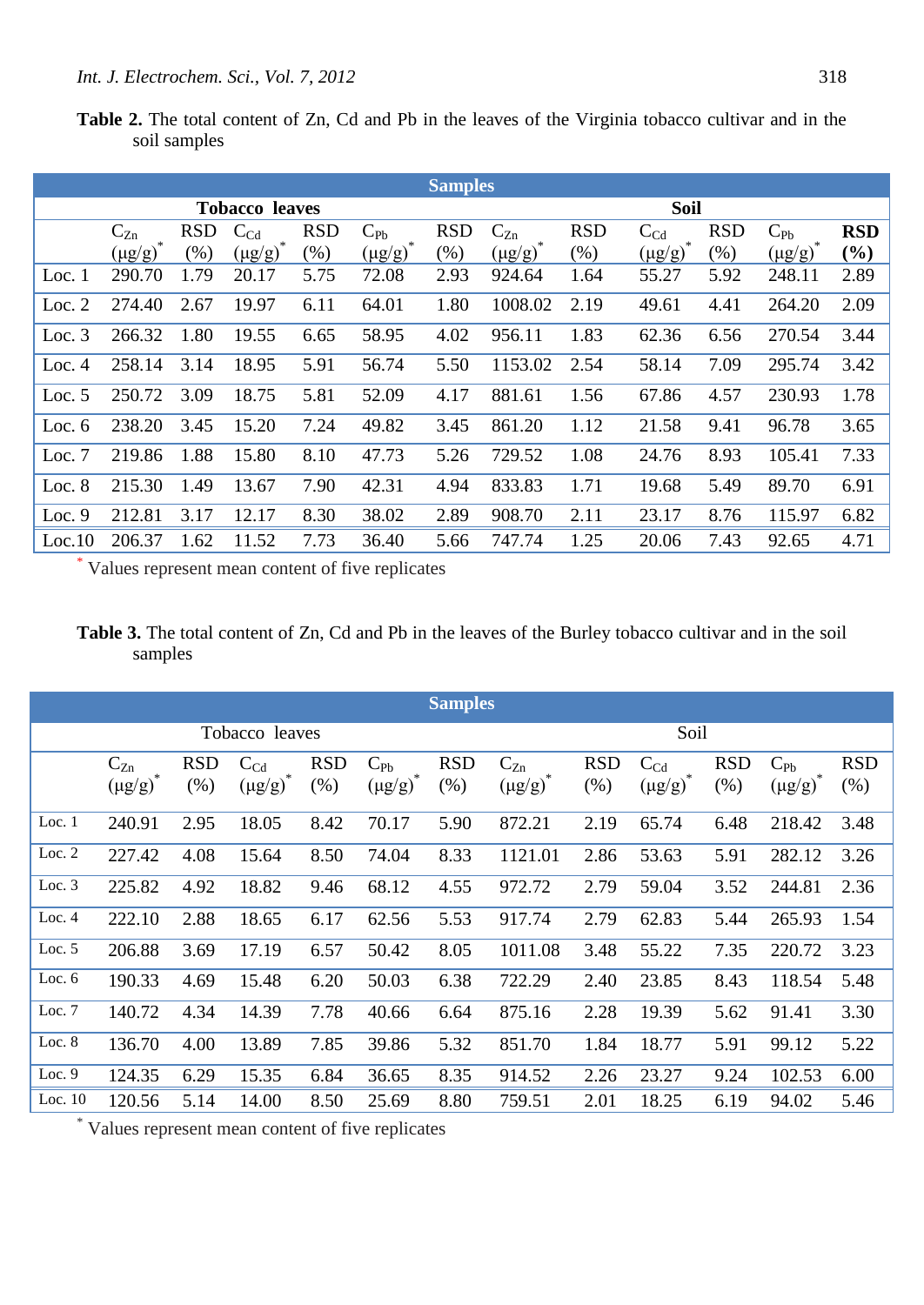|          |               |            |                   |            |                     | <b>Sample</b> |               |            |                 |            |                            |            |  |
|----------|---------------|------------|-------------------|------------|---------------------|---------------|---------------|------------|-----------------|------------|----------------------------|------------|--|
|          |               |            | Tobacco leaves    |            |                     |               | Soil          |            |                 |            |                            |            |  |
|          | $C_{Zn}$      | <b>RSD</b> | $\mathrm{C_{Cd}}$ | <b>RSD</b> | $C_{Pb}$            | <b>RSD</b>    | $C_{Zn}$      | <b>RSD</b> | $C_{\text{Cd}}$ | <b>RSD</b> | $C_{Pb}$                   | <b>RSD</b> |  |
|          | $(\mu g/g)^2$ | (% )       | $(\mu g/g)$       | $(\%)$     | $(\mu\text{g/g})^2$ | $(\%)$        | $(\mu g/g)^2$ | $(\%)$     | $(\mu g/g)^2$   | $(\%)$     | $(\mu\text{g}/\text{g})^2$ | $(\%)$     |  |
| Loc. $1$ | 150.21        | 4.71       | 20.17             | 6.23       | 72.08               | 4.94          | 924.64        | 1.98       | 20.17           | 10.25      | 248.11                     | 3.41       |  |
| Loc. $2$ | 147.73        | 3.73       | 19.97             | 7.57       | 64.01               | 7.00          | 1008.02       | 1.64       | 19.97           | 11.65      | 264.20                     | 5.91       |  |
| Loc. $3$ | 128.10        | 3.25       | 19.55             | 5.51       | 58.95               | 5.87          | 956.11        | 2.51       | 19.55           | 7.34       | 270.54                     | 3.68       |  |
| Loc. 4   | 127.54        | 5.66       | 18.95             | 5.21       | 56.74               | 4.49          | 1153.02       | 2.05       | 18.95           | 6.34       | 295.74                     | 4.83       |  |
| Loc. $5$ | 121.31        | 3.85       | 18.75             | 7.94       | 52.09               | 6.19          | 881.61        | 2.64       | 18.75           | 11.62      | 230.93                     | 3.23       |  |
| Loc. $6$ | 118.92        | 2.55       | 15.20             | 2.58       | 49.82               | 5.31          | 861.20        | 2.69       | 15.20           | 5.84       | 96.78                      | 3.12       |  |
| Loc. $7$ | 81.97         | 6.49       | 15.8              | 3.54       | 47.73               | 5.80          | 729.52        | 2.30       | 15.80           | 9.45       | 105.41                     | 4.29       |  |
| Loc. 8   | 79.66         | 5.11       | 13.67             | 3.16       | 42.31               | 5.01          | 833.83        | 2.30       | 13.67           | 8.19       | 89.70                      | 4.68       |  |
| Loc. $9$ | 67.72         | 4.36       | 12.17             | 4.43       | 38.02               | 4.71          | 908.70        | 2.15       | 12.17           | 10.81      | 115.97                     | 5.23       |  |
| Loc. 10  | 54.45         | 5.60       | 11.52             | 1.64       | 36.40               | 5.04          | 747.74        | 1.71       | 11.52           | 6.63       | 92.65                      | 4.98       |  |

**Table 4.** The total content of Zn, Cd and Pb in the leaves of the Oriental tobacco cultivar and in the soil samples

\* Values represent mean content of five replicates

Table 5. The total content of Zn, Cd and Pb in the filler tobacco and content in ash of cigarettes

|         | $C_{Zn}(\mu g/g)$ |            |                  |            |         | $\overline{C_{\text{Cd}}\left(\mu g/g\right)}$ |               |            |         | $C_{Pb}(\mu g/g)$ |                  |            |  |
|---------|-------------------|------------|------------------|------------|---------|------------------------------------------------|---------------|------------|---------|-------------------|------------------|------------|--|
|         | $C_T^+$           | <b>RSD</b> | $C_A^{\ddagger}$ | <b>RSD</b> | $C_T^+$ | <b>RSD</b>                                     | $C_A^{\{1\}}$ | <b>RSD</b> | $C_T^+$ | <b>RSD</b>        | $C_A^{\ddagger}$ | <b>RSD</b> |  |
|         |                   | $(\%)$     |                  | $(\%)$     |         | $(\%)$                                         |               | $(\%)$     |         | (% )              |                  | $(\%)$     |  |
| Cig.1   | 55.62             | 5.61       | 22.14            | 7.18       | 7.94    | 1.51                                           | 2.77          | 8.30       | 6.77    | 4.28              | 3.15             | 2.86       |  |
| Cig. 2  | 50.71             | 8.05       | 20.69            | 5.46       | 5.36    | 1.12                                           | 2.03          | 6.90       | 5.97    | 2.51              | 2.74             | 1.82       |  |
| Cig. 3  | 35.37             | 5.94       | 15.88            | 6.36       | 6.61    | 1.36                                           | 2.45          | 1.63       | 6.15    | 3.41              | 3.02             | 0.99       |  |
| Cig. 4  | 39.48             | 3.27       | 19.12            | 6.64       | 5.27    | 1.14                                           | 2.21          | 4.52       | 6.01    | 2.00              | 2.97             | 0.34       |  |
| Cig. 5  | 49.15             | 6.25       | 21.03            | 5.33       | 4.79    | 1.46                                           | 1.68          | 5.36       | 3.55    | 1.69              | 1.81             | 3.87       |  |
| Cig. 6  | 30.75             | 7.15       | 13.52            | 7.84       | 2.04    | 1.47                                           | 0.38          | 2.63       | 2.15    | 1.40              | 1.06             | 4.72       |  |
| Cig. 7  | 25.12             | 7.44       | 10.17            | 8.46       | 2.14    | 2.34                                           | 0.54          | 7.41       | 1.97    | 2.54              | 0.83             | 4.82       |  |
| Cig. 8  | 17.81             | 5.95       | 9.68             | 7.54       | 1.58    | 3.80                                           | 0.26          | 3.85       | 3.21    | 0.62              | 1.49             | 3.36       |  |
| Cig.9   | 20.63             | 7.56       | 11.32            | 9.63       | 0.96    | 5.21                                           | 0.12          | 8.33       | 1.62    | 0.62              | 0.71             | 1.41       |  |
| Cig. 10 | 29.51             | 7.22       | 14.74            | 7.94       | 1.11    | 2.70                                           | 0.29          | 10.34      | 1.27    | 1.57              | 0.55             | 1.82       |  |

\* Values represent mean content of five replicates.

 $C_T^+$  – Total content

 $C_A^{\ddagger}$  – Content in ash

The results of this study indicate that the content of zinc in all of the analyzed tobacco and soil samples was significantly higher than that of Pb and Cd. The differences in the content of the determined metals in the cited samples were expected, considering the fact that the compounds which are used during the cultivation of tobacco (pesticides and fertilizers) contain significant amounts of zinc, which contributes to its elevated contents both in the soil and in the plant. On the basis of the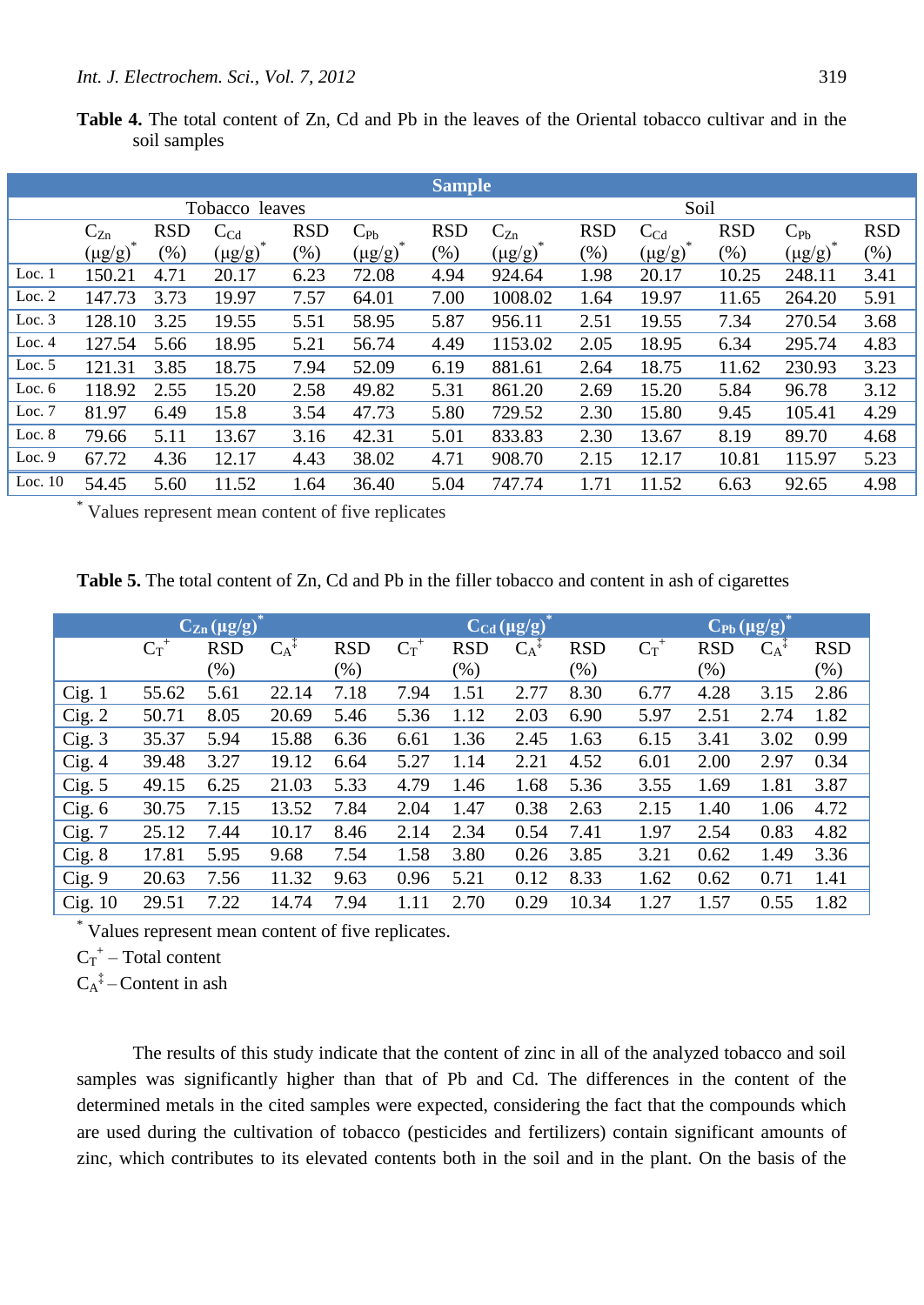literature review, we can conclude that the application of fertilizers in agriculture leads to the accumulation of high contents of zinc in the soil, up to 1500 ppm, Table 6 [31].

| Element        | Sewage<br>Sludges | Phosphate<br>Fertilizers | Limestones   | Nitrogen<br>Fertilizers | Manure                     | Pesticides<br>(%) |
|----------------|-------------------|--------------------------|--------------|-------------------------|----------------------------|-------------------|
| C <sub>d</sub> | 2-1500            | $0.1 - 170$              | $0.04 - 0.1$ | $0.05 - 8.5$            | $0.3 - 0.8$                |                   |
| Pb             | 50-3000           | $7 - 225$                | 20-1250      | $2 - 1450$              | $6.6 - 15$<br>$(3500)^{a}$ | 60                |
| Zn             | 700-49000         | 50-1450                  | 10-450       | $1 - 42$                | 15-250                     | $1.3 - 25$        |

**Table 6.** Agricultural Sources of Trace Element Contamination in Soils (ppm DW) [31]

<sup>a</sup> Mainly ammonium sulfate

The additional potential sources of contamination of the soil by means of heavy metals, in addition to the applied agrochemical measures, can also be different pollutants of the environment. Thus, the most common sources of highly toxic metals, lead and cadmium include exhaust fumes from industrial facilities and motor vehicles, dumps and waste water [31, 40]. By analyzing the soil samples from all the locations (Loc. 1-10) in this study, we can determine the influence of the proximity of the pollutant on the content of heavy metal in the samples of the soil where the tobacco was cultivated. Thus, the overall content of Zn, Pb and Cd in the soil from the locations which were in the immediate vicinity of the cited pollutants (Loc. 1-5) was higher in comparison to the locations in non-polluted areas (Loc. 6-10) (Tables 2-4). The content of zinc from locations 1-5 ranged from 750 to 1150 ppm, of lead ranged from approximately 200 to 300 ppm and cadmium of approximately 50 to 70 ppm, while from locations 6-10 it was lower and ranged from approximately 720 to 940 ppm for Zn, 80 to 120 ppm for Pb, and approximately 16 to 25 ppm for Cd. The influence of the proximity of the pollutant on the heavy metal content in the soil was confirmed in the work of M. Jung [41].

The tobacco plant can absorb heavy metals through the leaf (by means of the treatment with various agrochemical solutions), from the air (under the influence of atmospheric conditions), but also from the soil in which it is cultivated [11]. The results from this study indicate that the influence of the soil on the heavy metal content in tobacco leaves depends on the site on which the plant was cultivated (Tables 2-4). Nevertheless, the heavy metal content in the tobacco leaves of various cultivars (Virginia, Burley and Oriental) cultivated in the same locations, was different. Thus the highest content of Zn, Pb and Cd was detected in the tobacco leaf of the Virginia cultivar, and the lowest in the Oriental cultivar of tobacco. The content of zinc in the Oriental cultivar was approximately two times, of lead was approximately 0.5 and of cadmium was approximately three times lower than in the Virginia tobacco cultivar. Researches of some authors have showed that Oriental tobacco cultivar contains the least amount of toxic metals [12, 42]. This difference in the metal content, according to the tobacco cultivar, can be a consequence of the complexity of the process through which the metal is introduced into the plant, which has been confirmed in the research of some authors [43-45].

On the basis of the obtained results, we can conclude that the content of zinc in the cigarettes (popular and fine brands of cigarettes), as well as in the tobacco leaves and soil samples, was higher in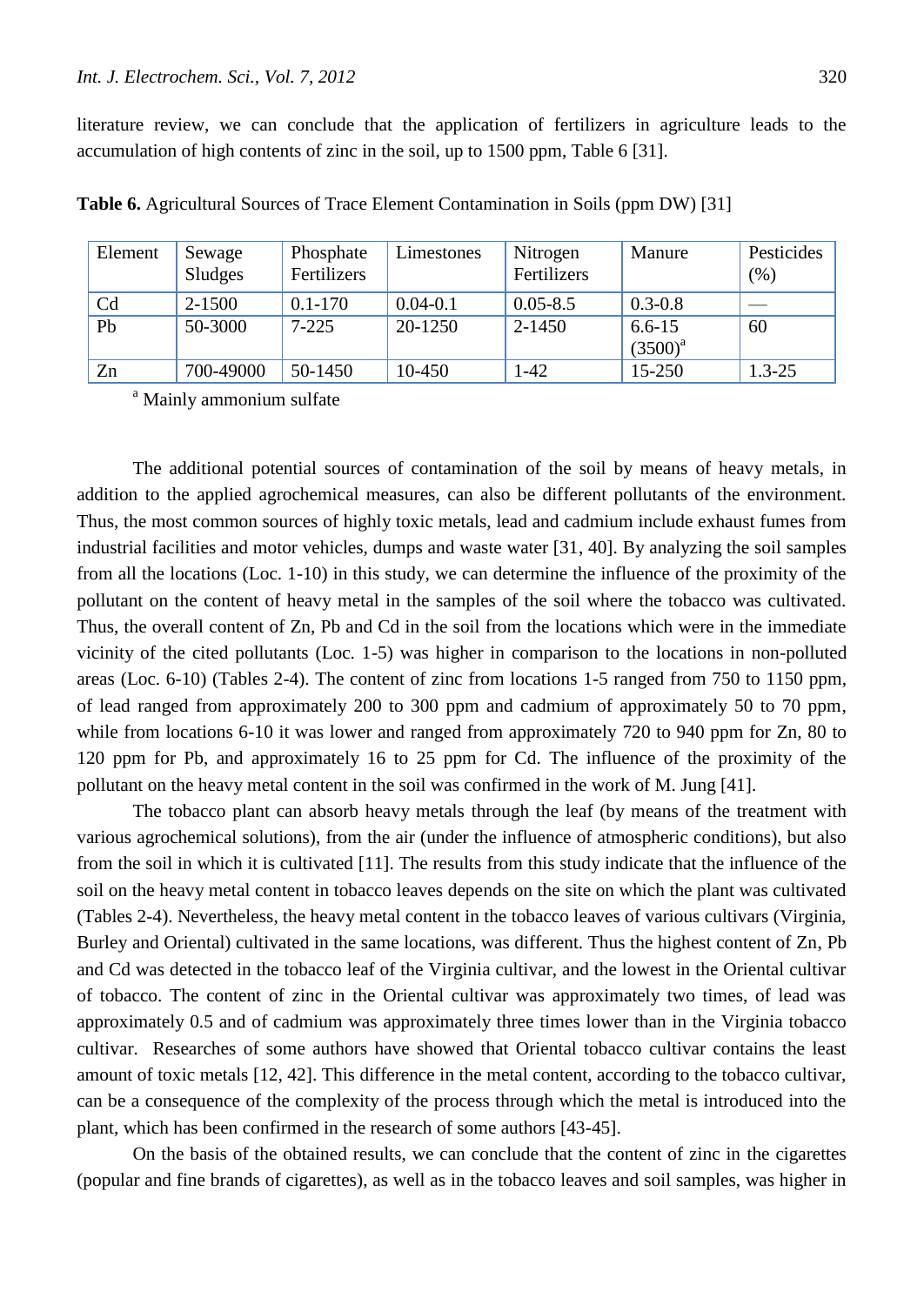comparison to the content of Pb and Cd. (Table 5). In the fine brands of cigarettes (Cig. 6-10), the determined content of zinc (in total and in the ash content) was about 1.5 to 2 times lower than in the popular cigarette brands. The content of highly toxic metals, Pb and Cd, in filler tobacco ranged within the same limits, from 3.5 to 8 ppm for popular brands of cigarettes, and 1 to 3.5 ppm for fine brands of cigarettes. In regards to their content in the ash, the content of lead was higher than that of cadmium, by about 1.5 to 2 times, which is consistent with the results obtained by Galazyn-Sidorczuk et al. [46]. Based on the results in Table 5, it can be seen that the content of heavy metals in filler tobacco was higher in relation to their content in the ash, that remains after cigarette smoking. The difference in the content of metals shown that for about 30-40% of the total metal content remain in the ash, a residue or ingested during smoking, or is released into the atmosphere, which poses a potential risk to passive smokers.

## **4. CONCLUSION**

Based on these results, it can be concluded that tobacco (*Nicotiana tabacum L.*) has the ability to accumulate zinc and toxic heavy metals, lead and cadmium. The content of these metals in tobacco is affected by the use of agrochemical measures (fertilizers, pesticides), and the distance of the plots on which tobacco is grown from industrial areas and major roads. Thus, the content of Zn, Cd and Pb in the analyzed tobacco samples and soil samples which were close to industrial plants and major roads was higher than the content in the tobacco and soil samples taken from rural areas.

The Oriental tobacco cultivar had the lowest content of the studied metals in comparison to the other two analyzed tobacco cultivars, Virginia and Burley, at all the locations it was sampled from.

The total content of zinc, lead and cadmium in the filler tobacco in popular brands of cigarettes, and in their ash, was higher than the one found in fine brands of cigarettes.

The results shown clearly indicate that potentiometric stripping analysis can be successfully applied for zinc, cadmium and lead determination in soil, tobacco leaves as well as in different plant species. Both the sensitivity and reproducibility of the PSA method for the analysis of total zinc, cadmium and lead were determined.

## ACKNOWLEDGMENT

These results are part of projects  $N^{\circ}$  45017 and 41018 were realized through the partial financial support of the Republic of Serbia Ministry of Education and Science. We would also like to thank Marta Dimitrijević for translating the original paper from Serbian into English.

## **References**

- 1. D. Jagner, E. Sahlin, R. Ratana-Ohpas and B. Axelsso, *Anal. Chim. Acta.* 278 (1993) 237
- 2. P. Ostapczuk, H.R. Eschnauer and G.R. Scollary, *J. Anal. Chem.* 358 (1997) 723
- 3. Z.J. Suturović, N.J. Marjanović and N.M. Dostanić, *Nahrung.* 41 (1997) 111
- 4. M. Kaličanin, N.J. Marjanović and Z.J. Suturović, *J. Serb. Chem. Soc.* 67 (2002) 213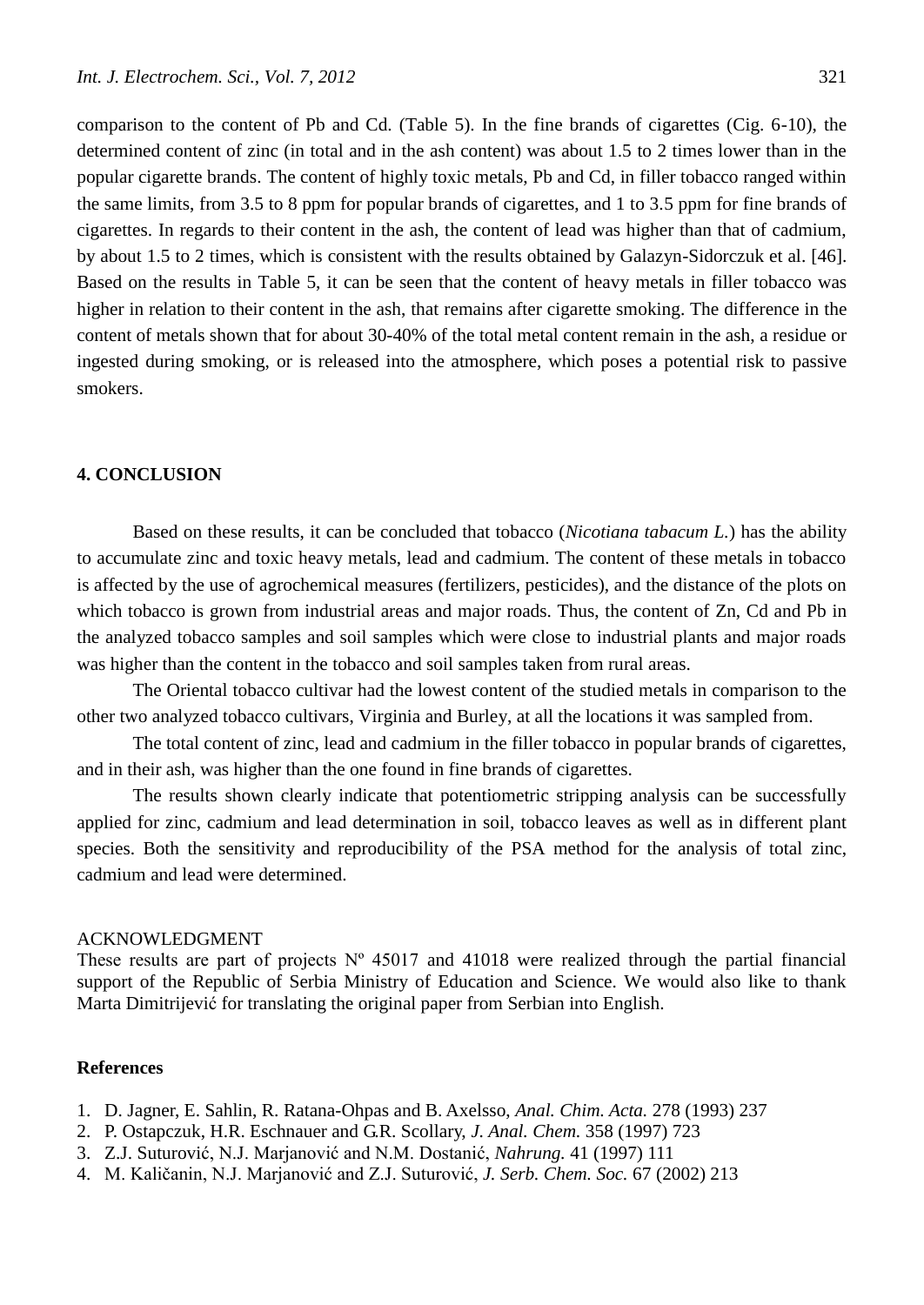- 5. M. Kaličanin, R. Nikolić and N. Marjanović, *Anal. Chim. Acta.* 525 (2004) 111
- 6. R. Nikolić, B.M. Kaličanin and G. Nikolić, *J. Serb. Chem. Soc.* 69 (2004) 575
- 7. D.C. Klaassen and B.J. Watkins, *Casarett & Doull's Essentials of Toxicology, 2 nd*, McGraw-Hill Professional, New York (2010)
- 8. W.I. Mortada, M.A. Sobh, M.M. El-Defrawy and S.E. Farahat, *Environ. Res.* 90 (2002) 104
- 9. B.M. Kaličanin, *Desalination* 24 (2009) 58
- 10. M.M. Brzósk and J. Moniuszko-Jakoniuk, *Arch. Toxicol.* 72 (1998) 63
- 11. C.A. Grant, W.T. Buckley, L.D. Bailey and F. Selles, *Can. J. Plant Sci.* 78 (1998) 1
- 12. E.E. Golia, A. Dimirkou and I.K. Mitsios, *Bull. Environ. Contam. Toxicol.* 80 (2008) 206
- 13. World Health Organisation, WHO, Geneva (2008)
- 14. N.A. Karaivazoglou, N.C. Tsotsolis and C.D. Tsadilas, *Field Crops Sci.* 100 (2007) 52
- 15. W.G. Pond and E.F. Walker, *Proc. Soc. Exp. Biol. Med.* 148 (1975) 665
- 16. M.B. Arain, T.G. Kazi, M.K. Jamali, N. Jalbani, H.I. Afridi, G.A. Kandhro, R. Ansari and R.A. Sarfraz, *J. Hazard. Mater.* 155 (2008) 216
- 17. M.A. Oliver, *Eur. J. Soil Sci.* 48 (1997) 573
- 18. B. Kaličanin, G. Nikolić and R. Nikolić, *Ecologica* 12 (2005) 297
- 19. B.B. Clarke and E. Brennan, *J. Air Waste* 39 (1989) 1319
- 20. I. Gondola and I. Kadar, *Acta Agron. Acad. Sci. Hung.* 43 (1994) 243
- 21. P. Pääkö, P. Kokkonen, S. Anttila and P.L. Kalliomäki, *Environ. Res.* 49 (1989) 197
- 22. C.G. Gairola and G.J. Wagner, J. Appl. Toxicol. 11 (1991) 355
- 23. H. Mussalo-Rauhamaa, S.S. Salmela, A. Lepänen and H. Pyysalo, *Arch. Environ. Health* 41 (1986) 49
- 24. K. Hoffman, K. Becker, C. Friedrich, D. Helm, C. Krause and B. Seifert, J*. Expo. Anal. Environ. Epidemiol.* 10 (2000) 126
- 25. K. Becker, C. Schulz, S. Kaus, M. Seiwert and B. Seifert, *Int. J. Hyg. Environ. Health* 206 (2003) 15
- 26. H. Milnerowicz, J. Zalewski, R. Geneja, E. Milnerowicz-Nabzdyk, R. Zaslawski and J. Woyton, *Int. J. Occup. Med. Environ. Health* 13 (2000) 185
- 27. C. B. Rhoades Jr. and R. T. White Jr., *J. AOAC Int.* 80 (1997) 1320
- 28. J. Fowles and B. Dybing, *Tob. Control* 12 (2003) 424
- 29. A. Navas-Acien, E. Selvin, A. R. Sharrett, E. Calderon-Aranda, E. Silbergeld and E. Guallar, *Circulation* 109 (2004) 3196
- 30. J Smith, T.A. Perfetti, R. Garg and C. Hansch, *Food Chem. Toxicol.* 41 (2003) 807
- 31. Kabata-Pendias, *Trace elements in soils and plants, 3rd edn.*, Chemical Rubber Company, Ann Arbor, Michigan (2001)
- 32. C. Davis, P. Wu, X. Zhang, X. Hou and B.T. Jones, *Appl. Spectrosc. Rev.* 41 (2006) 35
- 33. C.V. Nolan and Z. A. Shaikh, *Toxicology* 73 (1992) 127
- 34. D. Jagner, *Analyst* 107 (1982) 593
- 35. B.M. Kaličanin and R.S. Nikolić, *J. Trace Elem. Med. Biol.* 22 (2008) 93
- 36. B.M. Kaličanin and R.S. Nikolić, *Connect. Tissue Res.* 51 (2010) 31
- 37. N.T. Faithfull, *Methods in Agricultural Chemical Analysis: A Practical Handbook*. CAB International, Wallingford (2002)
- 38. M.B. Arain, T.G. Kazi, M.K. Jamali, N. Jalbani, H.I. Afridi, G.A. Kandhro, R. Ansari and R.A. Sarfraz, *J. Hazard. Mater.* 155 (2008) 216
- 39. M.K. Jamali, T.G. Kazi, M.B. Arain, H.I. Afridi, N. Jalbani and A.R. Memon, *J. Agron. Crop. Sci.* 193 (2007) 218
- 40. M.H. Yu, *Environmental toxicology:biological and health e*ff*ects of pollutants 2nd edt*, CRC Press LLC, Boca Raton (2005)
- 41. M.C. Jung and I. Thornton, Kor. *Appl. Geochem.* 11 (1996) 53
- 42. N. Lugon-Moulin, F. Martin, M.R. Krauss, P.B. Ramey and L. Rossi, *Chemosphere* 63 (2006) 1074